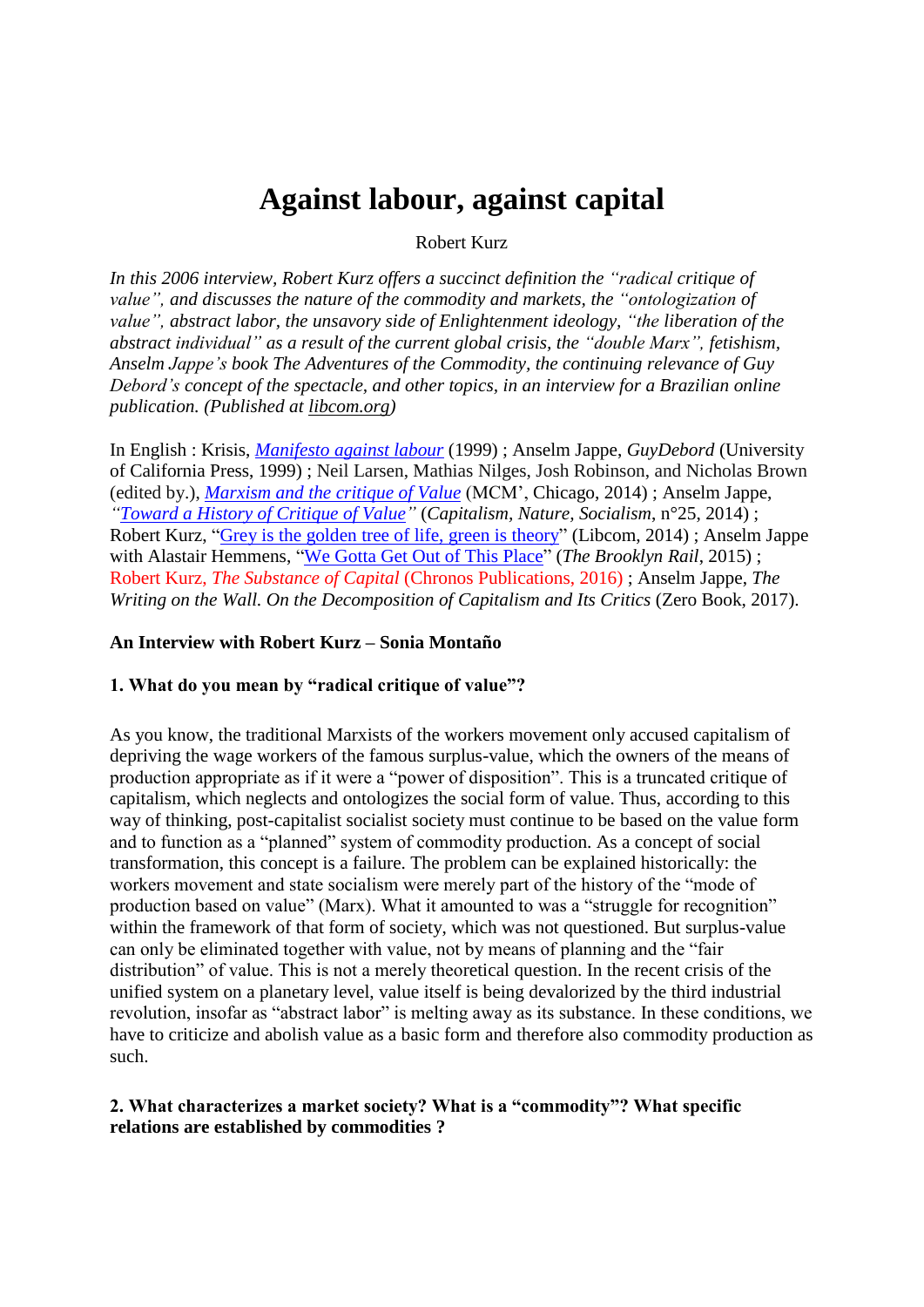The term, market society, only refers to buying and selling. A market society cannot even exist. Capitalism is essentially a mode of production and not a simple mode of circulation. That is why the expression, "market economy", leads people astray. Marx had already demonstrated that the reduction of the modern world to the circulation of commodities constitutes the El Dorado of capitalist ideology, because in the market only "free" and "equal" owners of commodities and money are present. The commodity, however, must first be the object of production, before it can become the object of circulation. The market is not the place where "free" subjects meet one another, but essentially the sphere of the "realization" of surplus-value, and therefore of the reconversion of the commodity form into the money form. This is the movement of value, of the "automatic subject" (Marx), from one state of congealment to another. The commodity does not subsist on its own, but is a stage of valorization. And the subjects of the market are not the agents of this movement. Generalized production of commodities, however, is only possible by way of the transformation of human labor power into a sui generis commodity, and a generalized form of value is only possible by way of surplus-value as an irrational end-in-itself. It is precisely this point that shows that the "negative socialization" of capital does not consist in the subjective "appropriation" of surplus-value by the legal owners, but in the form of value itself, which only becomes generalized by way of the systematic postulate of surplus-value. Behind the formal "freedom" of circulation, we find the (originally violent) subjugation of human beings by "abstract labor". This is the genuine basic relation of the system of commodity production. And this relation is brought to an absurd pitch in the third industrial revolution. And it is not just a problem of unemployment and mass poverty, but also a problem of capital itself, which is beginning to lose the "substance" of its valorization, as a result of its own dynamic.

## **3. How does "radical critique" address the fundamental categories of capitalism, such as value, labor, commodity, money, State, politics, democracy and nation ?**

The critique of capitalism, until now, was not a categorical critique, that is, the fundamental categories of the modern system of commodity production were viewed positively, rather than critically. The ontologization of value led to the ontologization of its categorical forms of appearance and representation. The State, politics, democracy and the nation were not deciphered as the "other side" of negative socialization by value and as integral parts of that value, but were misunderstood as categories by means of which the evils of capitalism could be overcome. But homo politicus is merely the alter ego of homo oeconomicus; along with value, its political-democratic sphere must also be eliminated. A categorical critique, however, goes further, because capitalism is not merely a mode of production and a state system of regulation (which, together with value, is presently coming up against its limits in globalization), but also a mode of reproduction and of life. Thus, modern gender relations play a decisive role, for all the moments of social reproduction that are not absorbed by "abstract labor", value and the State or politics, are dissociated from official social status and delegated to women (housework, childcare, etc., but also—and this applies to all sectors—the socio-psychiatric functions of "empathy" and the female-associated "realm of love", without which social existence is not possible in a context of universal competition). The relation of value and "abstract labor" is therefore at the same time a relation of dissociation of the sexes, which is just as essential and categorical as value itself. This relation of dissociation between the sexes is also decaying under the current crisis conditions, as is demonstrated by the "blurring of borders between the sexes" and the ongoing processes of the barbarization of everyday life.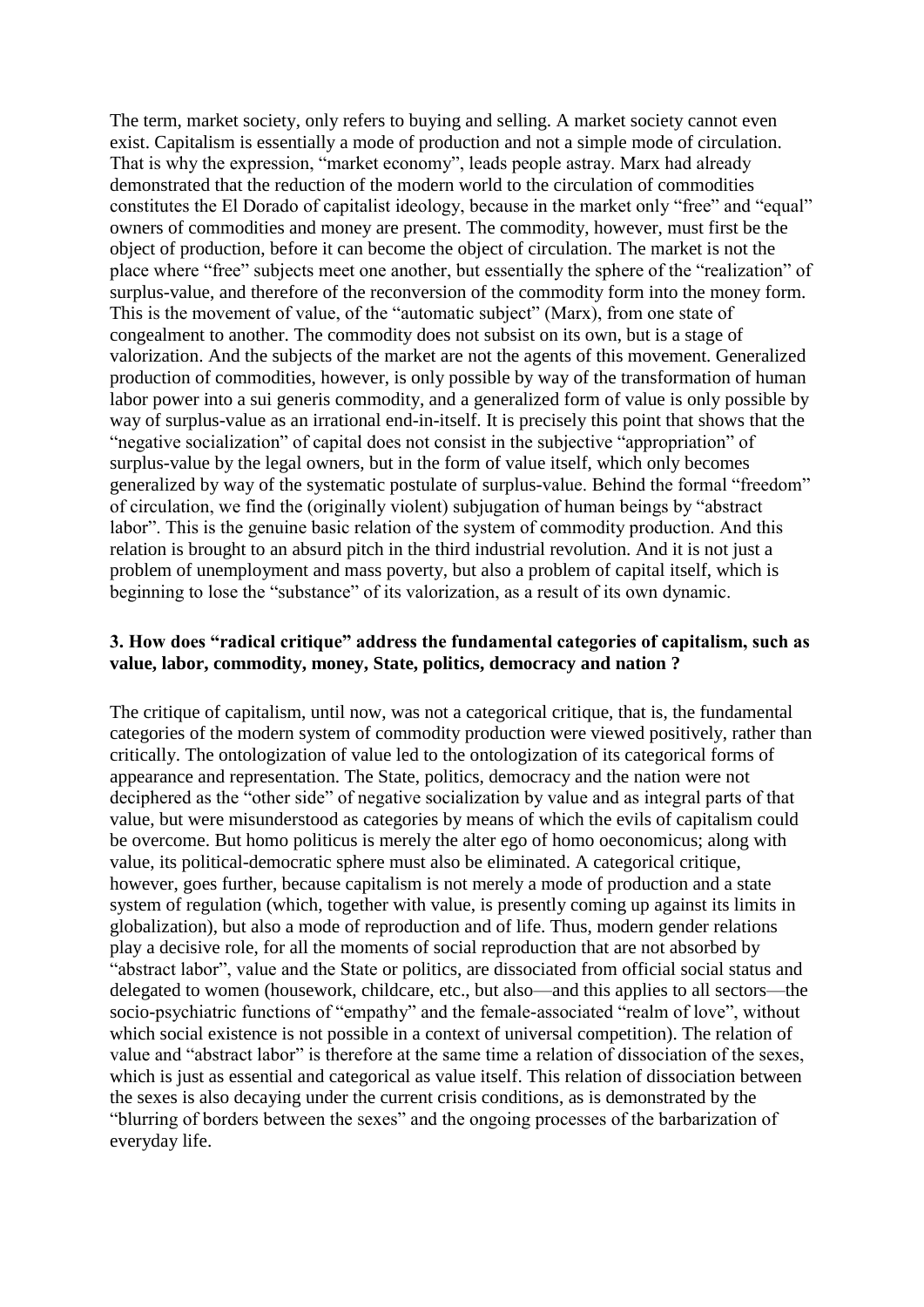The goal of the radical critique of value is therefore a society beyond "abstract labor", value, the market, the State, and the dissociation between the sexes. Naturally, the achievement of this goal poses enormous problems, because human beings have been "socialized within" these categories, and have internalized them, for centuries. That is why there is no single road that leads directly out of the existing order; instead, a process of historical mediation is required. Mediation means that it is necessary to find a new relation between immanent struggles for money, state services, etc., and social resistance against capitalist crisis management, on the one hand, and the goals of the categorical critique, on the other. It involves, in a way, the old problem of the relation between "journey and destination", but under new conditions and with an entirely different, and more profound, modus of critique.

Here, the categorical critique also includes the perception that it is no longer a matter of simple opposition to an enemy conceived in a merely external manner ("capital"), but rather that all of us, even with regard to our most private existence, are "capital". This means that even within the social movements, there will be contradictions that have to be resolved, not ignored. Thus, the dissociation between the sexes still exists in the social movements, too, and it must be criticized there; for example, when the onus of the crisis is, "naturally", placed upon women and the conquests of the feminist movement are rolled back. Ideologies such as nationalism, racism and anti-semitism also permeate social contradictions and are widespread among the "humble and downtrodden" of this world, either openly or in a disguised form. The necessary critique of ideology must not retreat behind the abstract predominance of the "social question"; just as the contrasting material social situations of various groups (migrants, for example, on the one hand, and native workers who live under precarious conditions, on the other) must not be subsumed under the generality of this "social question". To the contrary, tensions and differences must be critically endured and digested. A social movement in common does not arise as an abstract postulate, but only as a result of this confrontation.

The theory of the radical critique of value and of dissociation can offer, in the process of mediation, a new historical goal, and analyze the terrain of the global crisis, in order, by way of the two distinct movements, social struggles, and tensions and differences, not to lose sight of the negative totality and to provide some orientation for the "great whirlwind". It cannot, however, furnish convenient "instructions for use" as a plan of action; such an idea would be "false immediacy" (Adorno). What constitutes the weakness of today's social movements is precisely the fact that they are still completely attached to anachronistic concepts and are mired in "false immediacy".

# **4. Is this radical critique also a critique of the real metaphysics of modernity, of the foundations of Enlightenment ideology, of everyday life? If so, in what way ?**

Commodity-producing modernity itself developed the idea that was supposed to have eliminated metaphysics. Value itself, however, constitutes a "real metaphysics", an "empty form" that cannot be apprehended by the senses, which is transcendent in relation to social needs and qualitative contents. The superficial universalism of this form is at the same time structurally male (androcentric), and the modern subject is, originally and by virtue of his essence, a western, white, male subject. Value and its subject did not arise from an exclusively "objective" historical process, but rather, at the same time, by way of ideological affirmation and the conditioning of social consciousness. The basis of all modern theories and ideologies is the philosophy of the Enlightenment, which, as the "mother of all affirmative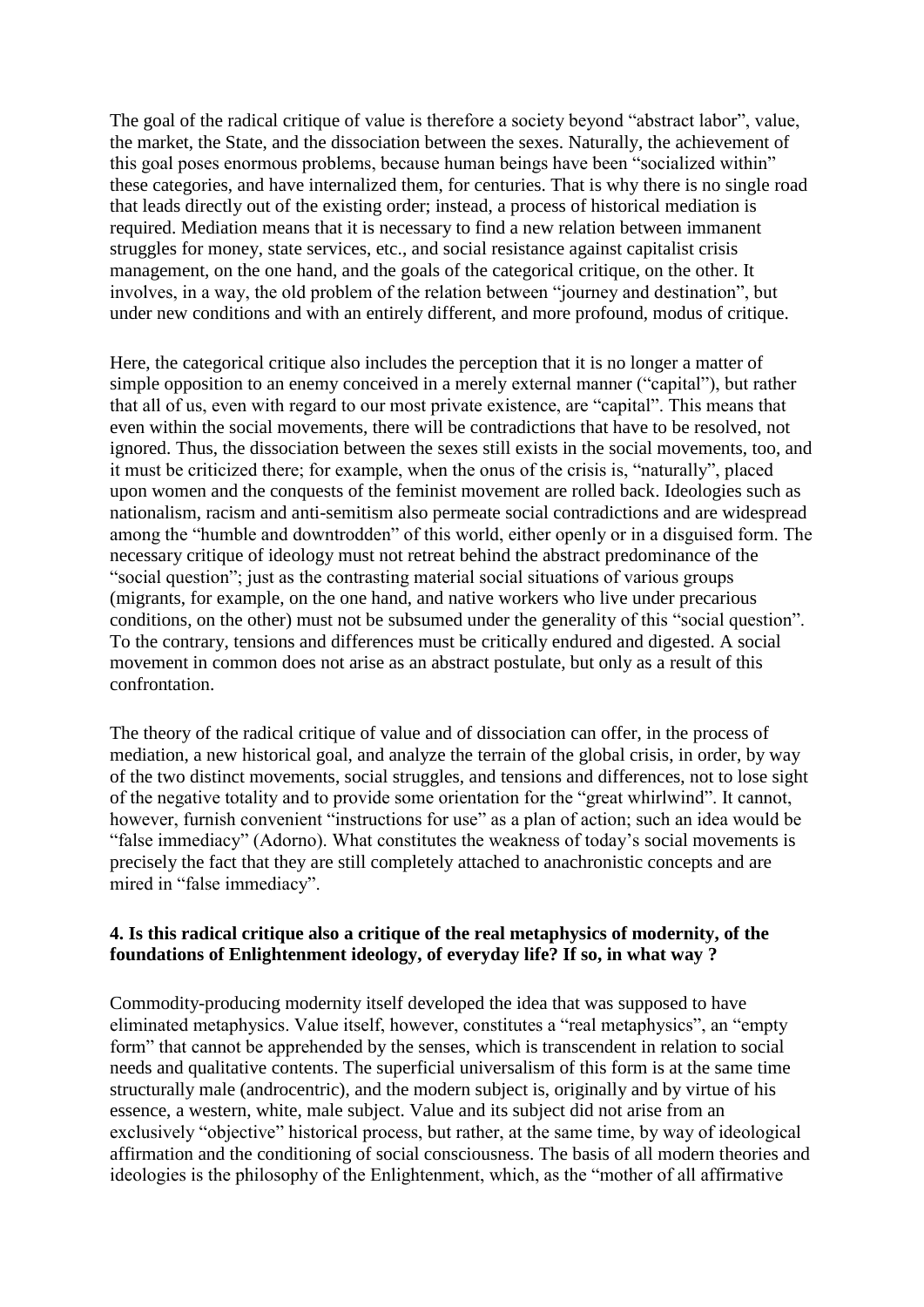reflection" (even in traditional Marxism), substantially contributed to the formation of the global system of commodity production. Thus, the radical critique of value and of dissociation must also include a radical critique of Enlightenment thinking. This is not, however, a conservative anti-Enlightenment and irrational anti-modernity type of critique, but a critique of the roots of modern thought, which are entrenched in the real metaphysics of value.

The Enlightenment tradition contributed in various ways to help instill human beings with the logic of value and of dissociation. Thus, it not only helped to spread an external "discipline" for the demands of "abstract labor", but also laid the foundations of a program for the internal "self-discipline" of individuals, which is still in effect today. At the same time, it produced that ideological fixation on circulation (in the market and among its subjects), which even today still informs a false understanding of "freedom" and "equality", even on the left. Finally, it provided ideological support for the androcentric character of modern universalism; its philosophy is structurally "male" and conceals the dissociated moments both conceptually and theoretically. In the works of Foucault one can find abundant material and critical reflections on "disciplinary machines" that were based Enlightenment concepts. Foucault, however, stopped halfway in his critique of the Enlightenment. In his legitimate revulsion towards the mechanistic party Marxism of the sixties and seventies, he mistakenly perceived any questioning of the social form as "economism". Thus, his critique of Enlightenment values only leads to a positive concept of the mechanisms of a contingent "production of truth", which no longer has any relation to the logic of value and of dissociation between the sexes as a historical social formation.

Naturally, the critique of value is also a critique of the kind of everyday life that value creates. The social "real abstraction" affected, during the process of capitalist modernization, all the spheres of life, architecture, esthetics and culture and even eating habits (agrobusiness, fast food) and personal relations. The most recent global crisis is accelerating the liberation of the "abstract individual", in whom, however, the dissociation between the sexes still prevails. Value and the universal competition associated with it penetrate even the most intimate aspects of personal life and destroy all human bonds. People are becoming more vulnerable and self-oriented; the narcissistic and hysterical social and personal character has spread throughout all social situations. The hystericization of the society of crisis does not respect the boundaries of politics, science, or groups devoted to critical theory, or even love and friendship. Personal vituperation and avoidance are everywhere replacing substantive discussions. Feelings of competition, fear of human bonds and of "commitment", an abstract psychodynamic that is always ready for conflict in every sense of the word and anxious for personal "validation", threaten to submerge all content and even radical critique itself. Theoretical contents themselves, and even feelings towards other people, are no more than interchangeable poker chips in the "struggle for positions". Individuals are becoming as unpredictable as the climate and the financial markets. This socio-psychological tendency is socially conditioned and can only be done away with in the process of the social revolution, not by pedagogy, or by means of any coercive social controls, in the furnace of neo-utopian projects of the "reform of life". It is nonetheless necessary to discover how to effectively resist this tendency of the internal crisis of the subject within social movements and groups devoted to theoretical reflection, in order to maintain the capacity for action in theoretical critique and in the practice of relations in general.

# **5. What should we take from Marx, and why is it necessary to go beyond him ?**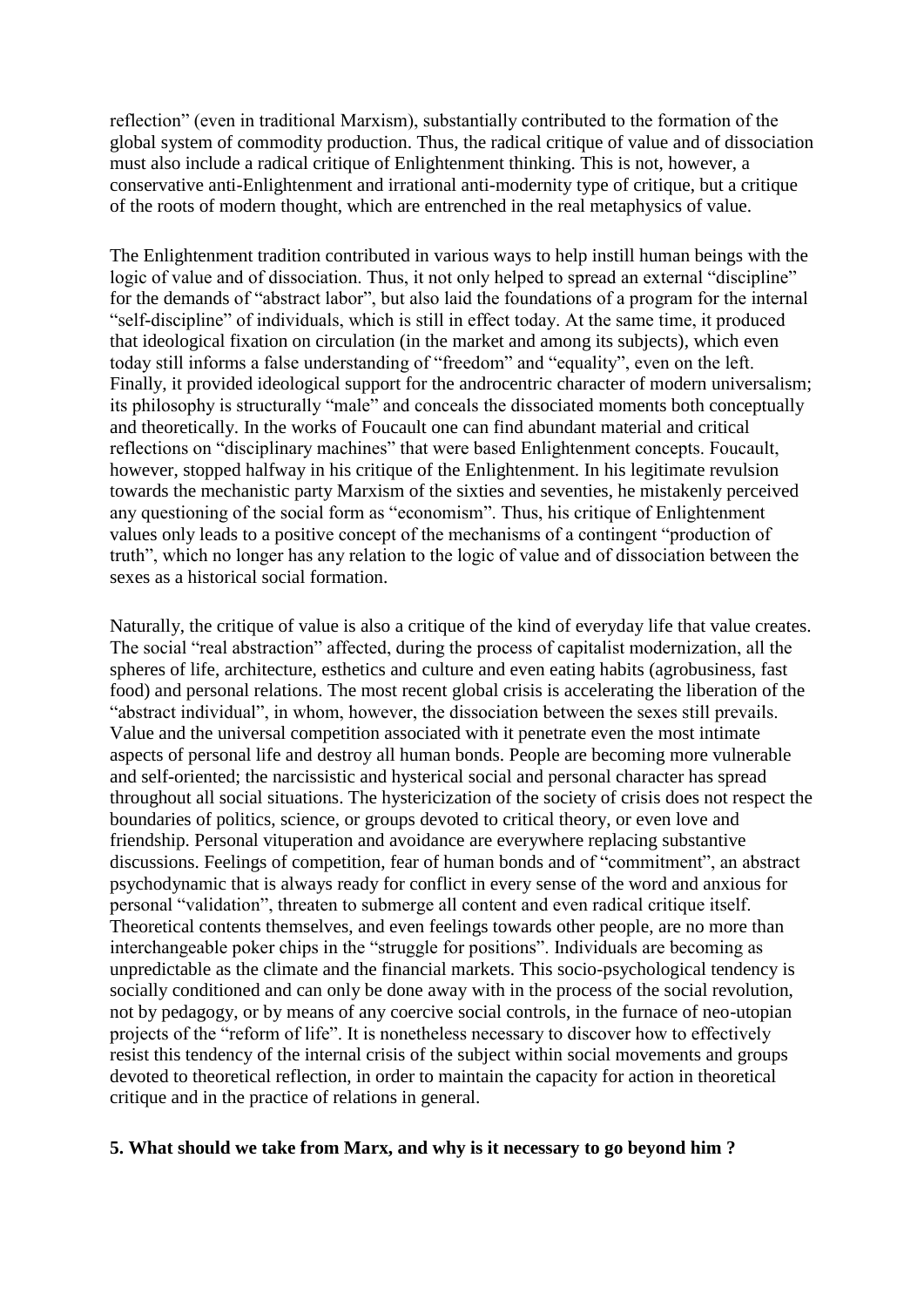Marx's analysis and explanation of the immanent laws of motion of value, of the "automatic subject" of the modern world, still constitute the unsurpassed basis and starting point for our critique. In the present world crisis, Marx is more relevant now than ever before. What we need to take from him, however, are precisely those aspects of his theory that were neglected, bowdlerized or silenced by the traditional Marxism of the workers movement. Naturally, such treatment was aimed especially at the critique of value, which is effectively present in Marx's thought, and also at the aspect of his theory of crisis that is related to the critique of value, which went much deeper than the later Marxist debates on the concept of crisis. Even in Marx's own works, however, we can also find points of intersection with the traditional interpretations. That is why the new value critique speaks of the "double Marx". Marx was, on the one hand, a radical critic of the modern system of commodity production and, on the other hand, he was a positive theoretician of modernization, which he understood as "necessary progress". That is why we must not set ourselves the task, in the neo-orthodox style, of discovering the "real Marx".

Like any theory, the Marxian theory, too, has its "temporal nucleus" (Adorno). Marx's reflections were often far ahead of his time, yet they were nonetheless simultaneously caught in that same time. This captivity can be identified mainly with respect to four points, which constitute an internal nexus. First of all, Marx supported the Enlightenment paradigm of the philosophy of history and its metaphysics of "progress", although, on the other hand, he had criticized the Enlightenment ideology of the "free" and "equal" subjects of circulation, as well as the illusion, associated with the latter ideology, of politics (this was for the most part expressed by the young Marx). Secondly, Marx criticized, unlike most Marxists, "abstract labor", but remained ambiguous with regard to this critique and moreover persisted in using a universalist, transhistorical, general and abstract concept of "labor"; in this sense, as well, he displays the still unsupplanted legacy of the Enlightenment and of Protestantism. Thirdly, it was precisely the "positive" Marx, the theoretician of modernization, who had a mistaken understanding of the "working class", and of the "class struggle" as a lever of social liberation, conceiving them in the framework of an "ontology of labor", whereas, in reality, they were merely the self-legitimization of the bearers of "abstract labor" within value, whose "struggle for recognition", as juridical and civil subjects in capitalism, was a movement for integration into the "iron cage" (Max Weber) of modernity, which excludes any categorical critique. Marx, as the "double Marx", sought to associate the "class struggle" with the categorical critique, with a basis in universal ontologized "labor"; but this could not succeed, as was practically demonstrated by the historical evolution of social-democracy and the workers movement. And finally, our fourth point, as a "man of the 19th century" Marx could not perceive the dissociation between the sexes as an essential moment of negative socialization by way of value; with regard to this point, as well, his theory did not advance beyond the androcentric universalism of the Enlightenment. It is therefore necessary to go beyond Marx, not in order to reject his critical theory, but in order to transform it and to develop a new theory, which goes further and measures up to the challenge of the current planetary crisis.

### **6. In what sense can it be said that we are prisoners of fetishism ?**

The concept of fetishism is an indispensable part of the aspects of the Marxian theory that are assumed and further developed by the radical critique of value. It is not by chance that traditional Marxism doesn't quite know what to do with the Marxian concept of fetishism, because this concept refers to the tacit "a priori" of social relations, beyond the reach of any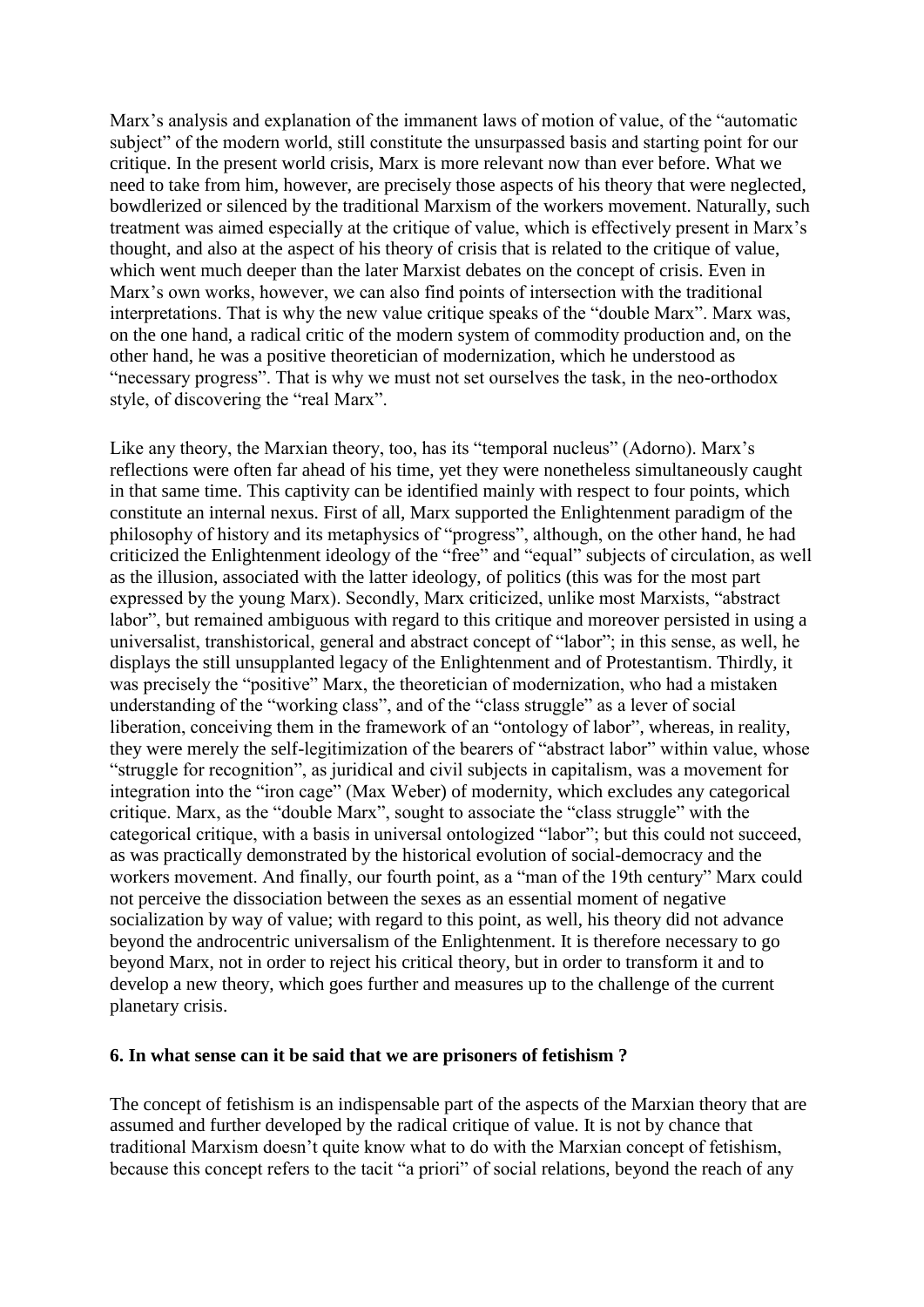positivist reflection, the transcendent character of the "automatic subject", which permeates all social classes and filters in advance everything they say and do. The fetishistic character of social reproduction means that human beings do not consciously direct their own social relations and do not use their own resources and abilities by means of free agreement; to the contrary, they are subjected to a means which they have themselves produced, but which has become autonomous in relation to them. This means, which in the modern world is known as value and its outer form, money, command social reproduction as a blind self-regulation ("second nature"). The modern understanding of reason that was produced by the Enlightenment tradition is totally in thrall to this self-regulation of the means-fetish; it contains only a historically specific reason, tailored for the commodity form and destructive in its very essence. The modern irrationalism defended by the currents of bourgeois counter-Enlightenment merely constitutes the other side of the coin of this reason and is itself derived from the legacy of the Enlightenment. A categorical critique such as the critique of modern fetishism is a critique of the internal nexus between modern reason and modern irrationalism; it must lead to "another reason", and therefore develop a "counter-reason", against the fetishistically-constituted reason of the system of commodity production.

We are only prisoners of fetishism insofar as, under the dominant conditions, the reproduction of our entire practical life is at the mercy of the "irrational reason" of the fetish of the commodity and of capital. The blind robot of the "automatic subject" forces us to "work" for our own destruction. The rationality of the entrepreneurial economy undermines the foundations of human life by permanently "externalizing" costs, thus destroying the biosphere at an accelerating rate. In accordance with the standards of this same reason, human and material resources are de-activated, regardless of material and social needs, once they cease to satisfy the fetishist criterion of the profitability of capital. Although there is more than enough human ability, means of production and knowledge, they cannot be utilized freely, but are subject to the restrictions of the fetishist social form. The production of "abstract wealth" (Marx) leads to mass impoverishment. This process, however, is not an external clash of interests, but even the poor also work for their own impoverishment, by articulating their social and material needs exclusively in the social form of value, and therefore in the form of fetishism. This contradiction, which has already undergone successive periods of exacerbation in the periodic crises of capitalism and was later relatively overshadowed by new outbursts of capital accumulation, is acquiring an existential dimension in the global crisis of the third industrial revolution, because there will no longer be any real sustainable accumulation of capital. Either we break with the fetishism of the social form or the life of society will be "deactivated" in an increasingly more catastrophic manner.

# **7. In your opinion, what is essentially new about Anselm Jappe's book,** *The Adventures of the Commodity : For a New Critique of Value***, recently published in Portuguese?**

In his book, Anselm Jappe systematically summarizes for the first time the results of the radical critique of value up to the end of the 1990s, which had been disseminated in many separate publications; and he produces a his own synthesis that strictly conforms to the process according to which the critique of value was originally elaborated, on the basis of the Marxian tradition. One could therefore say that it is an "introduction to the critique of value for Marxists", which makes it easier for all those people who are still trapped in the traditional paradigm of the critique of capitalism to obtain a better understanding of the relevance of the arguments of the critique of value and to embrace them. For this process does not take place just once, then coming to an end, but is repeated in the cases of many individuals interested in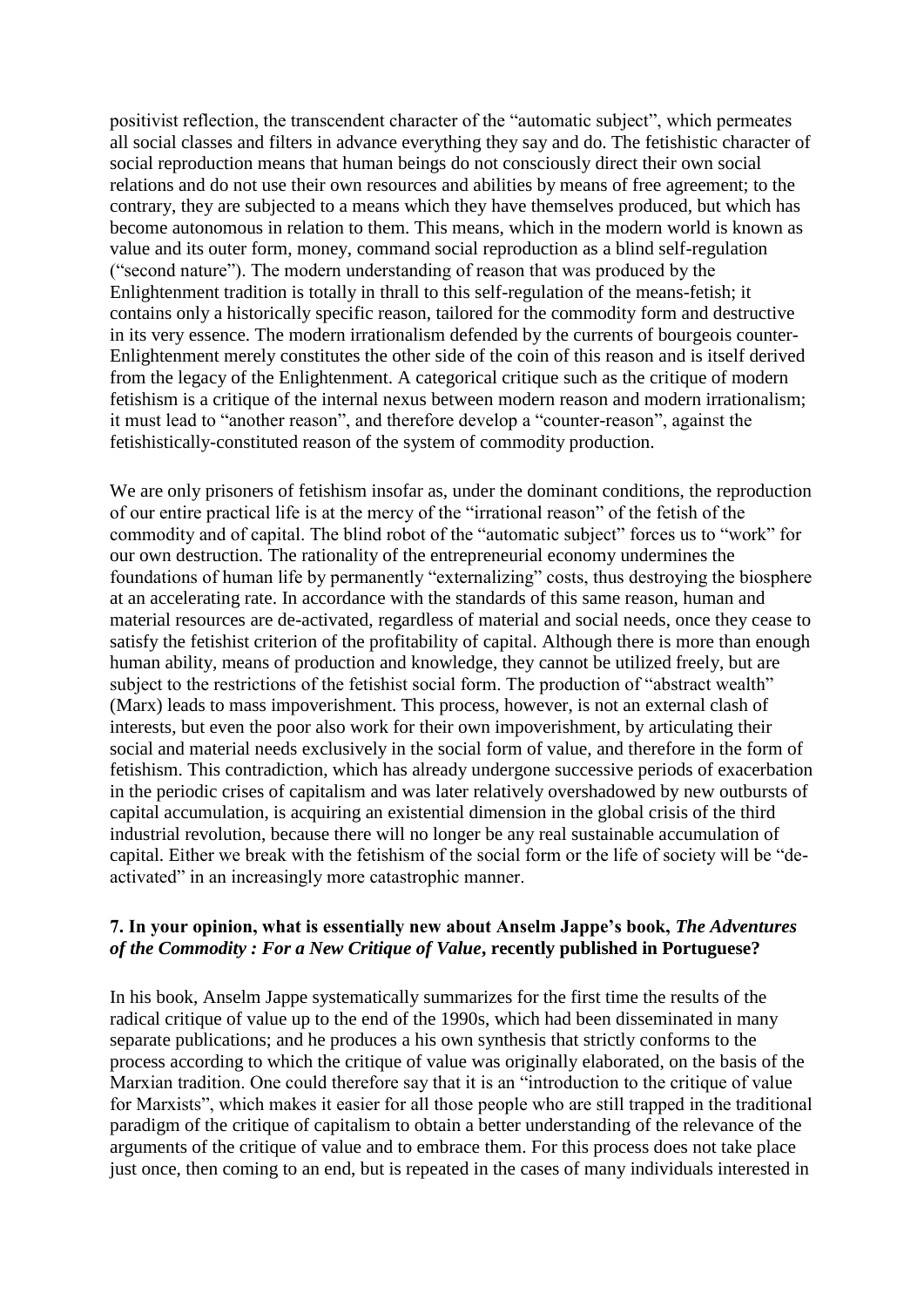the radical critique of society, and in always new ways, in new constellations, carrying on their own critique of value and of dissociation and always developing them. In the meantime, this systematic exposition is also useful for the younger generations, which do not have any knowledge of the Marxism of the 1970s. His book provides an opportunity for these younger people to read Marx's theory, but now through the new lenses of value critique and, so to speak, to bypass the traditional understanding that has now become obsolete. Thus, the concepts of value as "real abstraction", of fetishism and of "abstract wealth", the critique of the false universalism of "labor", the new theory of crisis elaborated by value critique and the "real metaphysics" of the modern system of commodity production are set forth and explained with the greatest clarity. The theory of the dissociation of the sexes, the critique of the western, white, male subject and the critique of the legacy of the Enlightenment are only briefly touched upon into the book; but these aspects are presented and explained in greater detail in his forthcoming book, provisionally entitled, The Adventures of the Subject.

The last chapter of Anselm Jappe's book is also very important, in which he confronts "false friends". In this chapter, Jappe criticizes the truncated critique of existing capitalism that is characteristic of the antiglobalization movement and its "social forums", which reduces the relation of capital to its current "neoliberal" phenomenology and which ultimately only seeks to return to Keynesian forms of regulation (or to traditional socialist ideas). He also addresses the neo-utopian concepts of "moneyless exchange" that are being disseminated (partly with reference to the works of Marcel Mauss on the "gift" in pre-modern societies) via ideas about "free cooperatives" and in the "free software" movement. These tendencies once again have an erroneous understanding of capitalism, which they perceive as a simple mode of circulation or "market economy"; they conceive inadequate ideas of a kind of circulation without the commodity form, which could even be appropriated as instruments for crisis management, along the lines of the encouragement of the spread of economic subsistence in the form of niches of the "informal economy". Finally, Jappe also criticizes the postmodernist ideology of Michael Hardt and Antonio Negri, which has become quite popular over the last few years and which, with its concepts of "immaterial labor" and "multitude", falls far short of any kind of categorical critique and appears in post-modern garb as "the last masquerade of traditional Marxism" (Jappe). These critiques are necessary because, just as the radical critique of value and of dissociation do not arise in the ivory tower of theory, but, in a manner of speaking, in the "hand to hand" theoretical struggle for a new understanding of the critique, so, too, must it constantly find its self-verification and always once again engage in this "hand to hand" struggle; the process of the formation of theory can only advance in confrontation (as well as polemic).

# **8. The book calls upon its readers to "search the chamber in which the secrets upon which all of humanity depends are stored". What secrets are these and, finally, what chamber is he talking about ?**

Anselm Jappe chose the excellent metaphor of the "forbidden chamber" of the world of the fairy tales where the "secrets" that must never be disclosed are stored. This chamber is none other than the place where critical reflection occurs, which is found outside of the everyday thinking and action in the prefabricated world of capitalism. And the secrets consist in the constitution of this world, in the "tacit a priori" of relations, and thus in the presuppositions, which over the course of a historical process were internalized as if they were "obvious" and seem to be given by nature, even though they have been created by human beings themselves—human beings who are, in a way, however, blind and without consciousness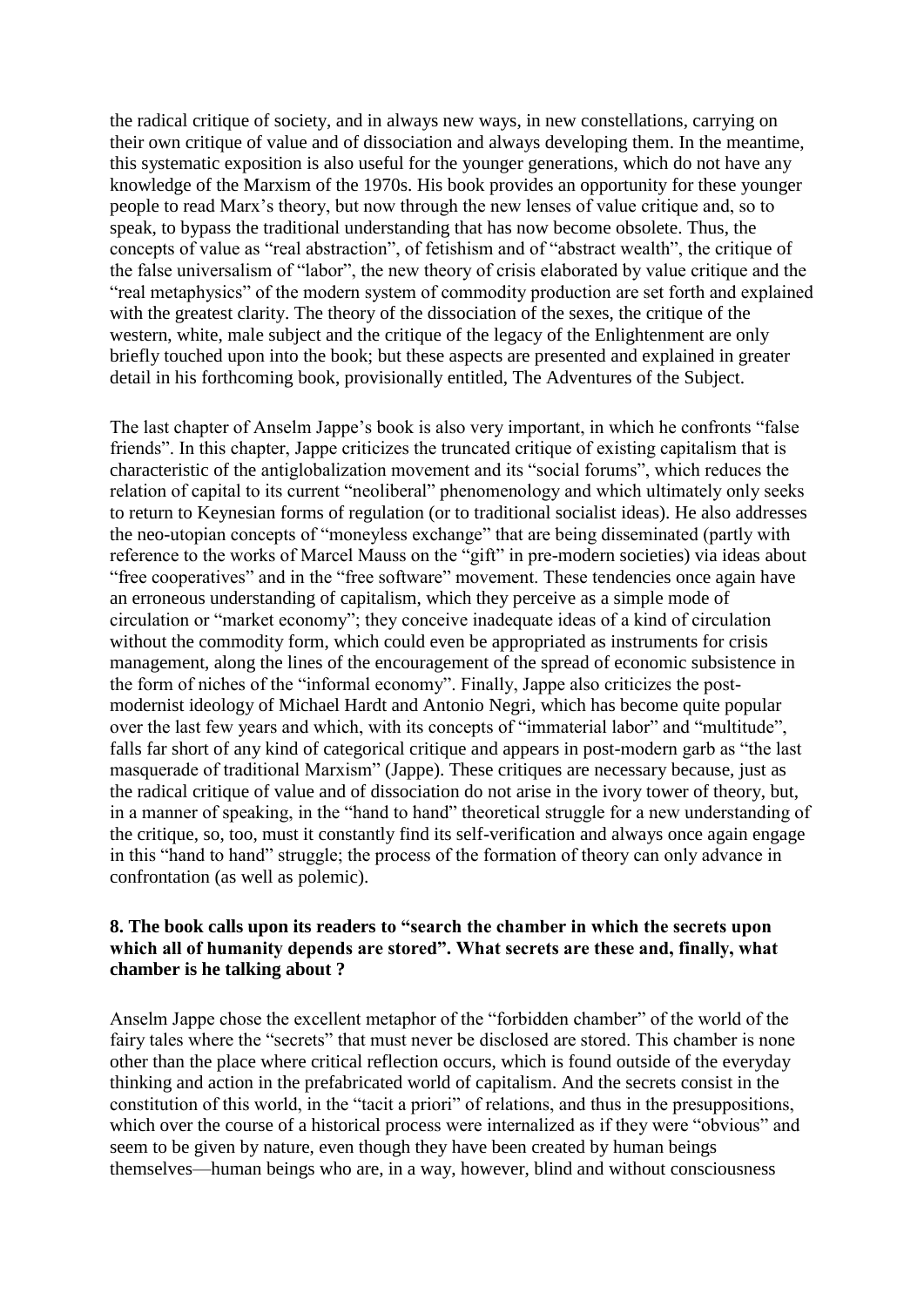"about" this creation. It thus refers, in other words, to that fetishism that determines thought and action and which no longer appears as the result of a development which can also be once again supplanted, but rather as an unsurpassable ontology. So that one could say that traditional social critique has not yet even dared to penetrate the "forbidden chamber" and meddle with these secrets.

This is also the case with respect to the theory of history, because pre-modern (agrarian) societies did not have, any more than modern societies, a conscious and direct relation with themselves, with their own possibilities and resources. They, too, were ruled by fetishistically constituted mediations, only by other mediations and in a different way than modern societies. The role played by value in modern societies was played by God in pre-modern societies; the role of the "objectivized" and metaphysically charged mediation of the commodity and of money in modern societies was performed in pre-modern societies by persons who were metaphysically invested with the responsibility of serving as God's representatives. Value is not the same as God, and capitalism is not the continuation of religion by other means, as Walter Benjamin claims, for example, but is instead a totally new historical constitution. An abyss separates these two worlds, subsequent to a profound historical rupture. Nonetheless, radical critique successfully perceives a negative moment of continuity, that is, unconsciousness with relation to a "tacit a priori" (which is quite different in each case) of social life and of reproduction, which, in a general way, we generally designate as a fetishistic relation. The radical critique of value therefore speaks of a "history of fetishistic relations".

Naturally, this concept of the theory of history is itself inevitably a modern concept, because we cannot jump outside of our place in history. This is, however, a necessary aporia to which all thinking about the theory of history is necessarily subject. However, unlike the classical modern philosophy of history after Hegel, of which Marxist "historical materialism" still forms a part, the theory of history of value critique and of dissociation is no longer a positive theory within the framework of a metaphysics of an ontologically anchored "progress", which unilaterally accentuates the moment "of universal history" of continuity, but a negative theory, which makes possible a dialectic of continuity and discontinuity. We inexorably view history with modern eyes, but with the eyes of the critique of this history rather than with the eyes of affirmation. This critique extends beyond the traditional Marxist theory of history, which merely presupposes the existence of a positive continuum of "labor" and "progress" and, as such, only serves as the continuation of the bourgeois philosophy of history. The negative concept of a "history of fetishistic relations" implies, to the contrary, an "ontological break" with all previous history, because with the elimination of the modern relation of value and dissociation, fetishism in general is also eliminated. Only thus is it possible to prove the accuracy of the Marxian claim that the end of capitalism is simultaneously the "end of prehistory".

The theory of history of the critique of value and dissociation thus contains a "critical excess" that produces the necessary impulse for the break with the false ontology of modernity. Although the bourgeois theory of history, which is extended into post-modernity, has in the meantime itself embraced the critique of the continuum of a positive "universal history of progress", it has only done so within a process of theoretical decay, in which discontinuity is accentuated in a way that is just as unilateral and non-dialectical as the way that the previous theory of history accentuated continuity. The "metaphysics of progress" was merely replaced by a "metaphysics of contingency" (and of mere discontinuity), and was turned inside-out, as it were, which, of course, is effectively the result of the modern world-view and is completely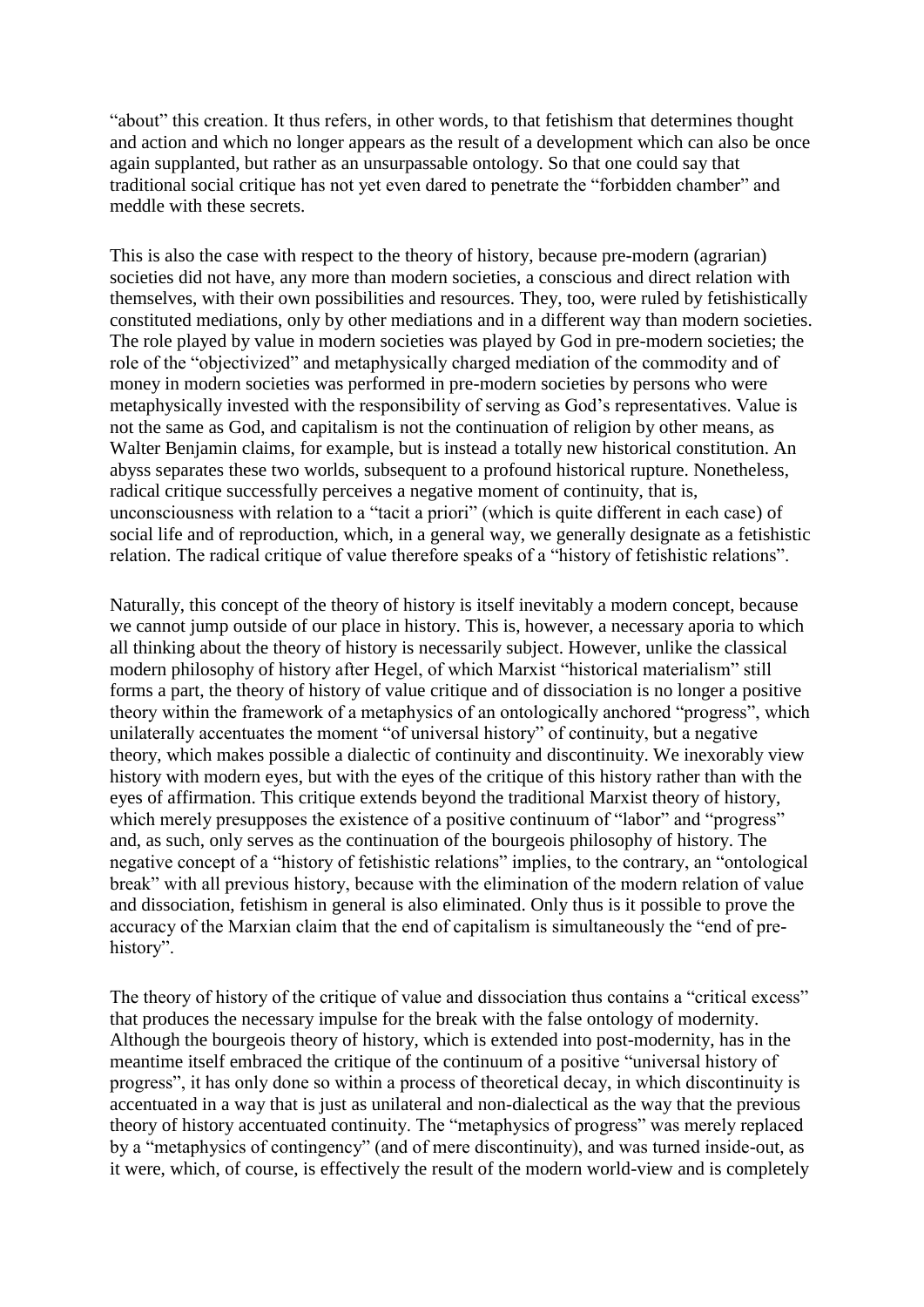affirmative. This affirmation, however, takes place under the point of view of the crisis, and is no longer carried out under the point of view of the historical rise of modernity. What lies behind this apparent "metaphysics of contingency" is a rigid and ahistorical ontology, for example, the ontology of "power" in the thinking of Foucault, taken from the "German ideology" of Nietzsche and Heidegger. It therefore does not attain the "critical excess" in the sense of an "ontological break", and thus also loses sight in the final analysis of the specific fetishistic relation of the history of modernity.

# **9. Are Guy Debord's ideas about the society of the spectacle still relevant today ?**

They are more relevant than ever. Debord, in his time, was mainly thinking about the "spectacular" medium of television, and witnessed a development of modern fetishism that came very close to attaining a "degree of accumulation of capital" in which it "was transformed into an image" and entirely replaced the "sensory world" with a "selection of images". Naturally, he was not referring exclusively to the mere technology of the communications media, but to a new quality of "real domination of capital" (Marx), a domination not only of the processes of production, but of the totality of life and the totality of experience, a fetishization of all relations, even the most intimate aspects of private life, to which we have already alluded above, as the subordination of all the spheres of life to the "real abstraction" of value and as the liberation of the "abstract individual". This also corresponds with a "mediatization of everyday life" in which the technical communications media do not become autonomous per se, but in their inscribed character as commodities and, in a way, duplicate the fetishism of the form of the commodity. This development is dramatically intensified with the new communications technologies of the third industrial revolution. Now it is no longer a matter of merely a crude technical development, but rather of a general "virtualization" of the world of life, as may be confirmed by the ubiquitous mobile phones, SMS, etc., and especially by the Internet. And this virtualization goes hand in hand with the virtuality of the new financial capitalism, which has decoupled from the real accumulation of capital, as a phenomenon of crisis. In the "virtualism" of post-modern thought, this entire process was ideologized and, in part, even erroneously understood as emancipation. It is, however, nothing but an expression of the crisis of the subject, in which the immanent limits of the modern system of commodity production are reproduced as phenomena of consciousness. One may, for example, observe how, in communications by way of email in groups of all kinds, conflicts are "cooked up" in an unbelievably rapid and thoughtless way, and with ever increasing frequency, because conversations are merely simulated and there are not even any real interlocutors with whom people could engage. All conversations are now merely soliloquies. Individualization, mediatization and virtualization in the fetishized form of value thus constitute a negative unity, in which the spread of the systems of communication contribute to the self-referential isolation of individuals.

# **10. Is there any connection between the society of the spectacle and the adventures of the commodity?**

The society of the spectacle "is" the adventure of the commodity in the stage of its historical obsolescence. In Debord, who may be considered to be the precursor of the radical critique of value, one does not yet find, when all is said and done, a new concept of crisis, which only appears with the outbreak of the third industrial revolution. He misunderstood mediatization and virtualization as that "new degree of accumulation", whereas in actuality they go hand in hand with the real "desubstantialization" and devalorization of value. This is associated with